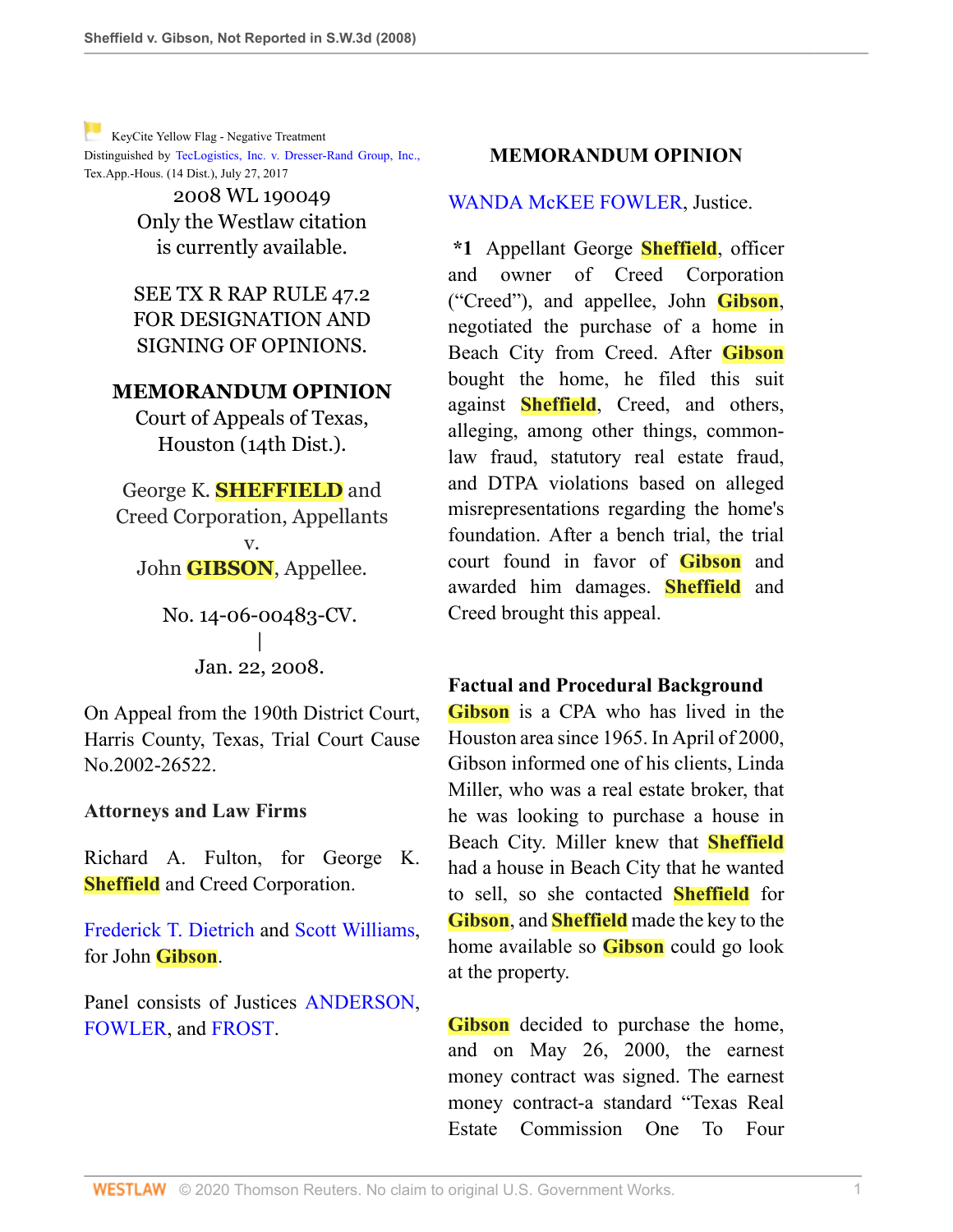Family Residential Contract"-contained a provision dealing with acceptance of the property condition. The contract provided that in exchange for \$100, Gibson would have ten days after the effective date of the contract to give notice of termination of the contract. If Gibson did not give notice in the time allowed, he would be deemed to have accepted the property in its "current condition"

After signing the earnest money contract, but before closing, **Gibson** discovered a crack in the foundation of the home, and informed **Sheffield** that he would not close with the foundation of the home in such a condition. **Sheffield** informed **Gibson** that he had already consulted a foundation repair company to look at the problem, and that he was considering having the foundation repaired. Rather than terminate the contract, as **Gibson** had a right to do under the property acceptance provision of the earnest money contract, **Sheffield** and **Gibson** orally agreed that, instead, **Sheffield** would pay to have the foundation fully repaired by Continental Foundation Repair ("Continental") after closing. Relying on this modification, **Gibson** closed on the house on June 22, 2000.

**Sheffield** testified at trial that he paid Continental \$4,150 for the necessary foundation repairs in the form of forgiveness of debt owed to **Sheffield**. However, the repair work was never performed, and as a result, **Gibson** sued **Sheffield**, Creed, Continental, Ogden, and Tesha Ann McClanahan, apparent

<span id="page-1-3"></span><span id="page-1-2"></span>wife and co-owner of Continental.<sup>[1](#page-1-0)</sup> His pleadings claimed breach of contract, fraud,  $2\overline{ }$  $2\overline{ }$  conspiracy, and Deceptive Trade Practices-Consumer Protection Act ("DTPA") violations. Sheffield and Creed filed a cross-claim against James Ogden, individually, and d/b/a Continental Foundation Repair, seeking (1) in-kind contribution for any liability **Sheffield** and Creed might owe to **Gibson**; (2) the determination of proportionate responsibility as to the various defendants, and particularly amongst themselves, Ogden and Continental; and (3) actual damages for breach of contract. With respect to their breach of contract claim, **Sheffield** and Creed alleged that they had contracted with Ogden and Continental to perform foundation repairs on **Gibson's** residence, and that Ogden and Continental failed to perform after receiving "adequate remuneration." **Sheffield** and Creed therefore sought to recover the greater of \$4,150 or the contribution amount, plus attorney's fees, from Ogden and Continental.

- <span id="page-1-0"></span>[1](#page-1-2) Service was never accomplished on McClanahan, and Ogden indicated that she was in prison at the time of trial. At any rate, the claims against her were nonsuited at the beginning of trial. Because Ogden and Continental did not appear at trial, **Gibson** and **Sheffield** and Creed moved for default judgment against them. Only defendants **Sheffield** and Creed appeal from the judgment of the trial court.
- <span id="page-1-1"></span>[2](#page-1-3) In his original and first amended petitions, **Gibson** alleged a cause of action for "fraud" against all defendants. However, in his brief, Gibson characterizes his fraud claim as one for statutory real estate fraud under [section 27.01](http://www.westlaw.com/Link/Document/FullText?findType=L&pubNum=1000168&cite=TXBCS27.01&originatingDoc=I5f17a3c6ca8811dc8dba9deb08599717&refType=LQ&originationContext=document&vr=3.0&rs=cblt1.0&transitionType=DocumentItem&contextData=(sc.Search)) [of the Texas Business and Commerce Code.](http://www.westlaw.com/Link/Document/FullText?findType=L&pubNum=1000168&cite=TXBCS27.01&originatingDoc=I5f17a3c6ca8811dc8dba9deb08599717&refType=LQ&originationContext=document&vr=3.0&rs=cblt1.0&transitionType=DocumentItem&contextData=(sc.Search)) Although this issue is not contested on appeal,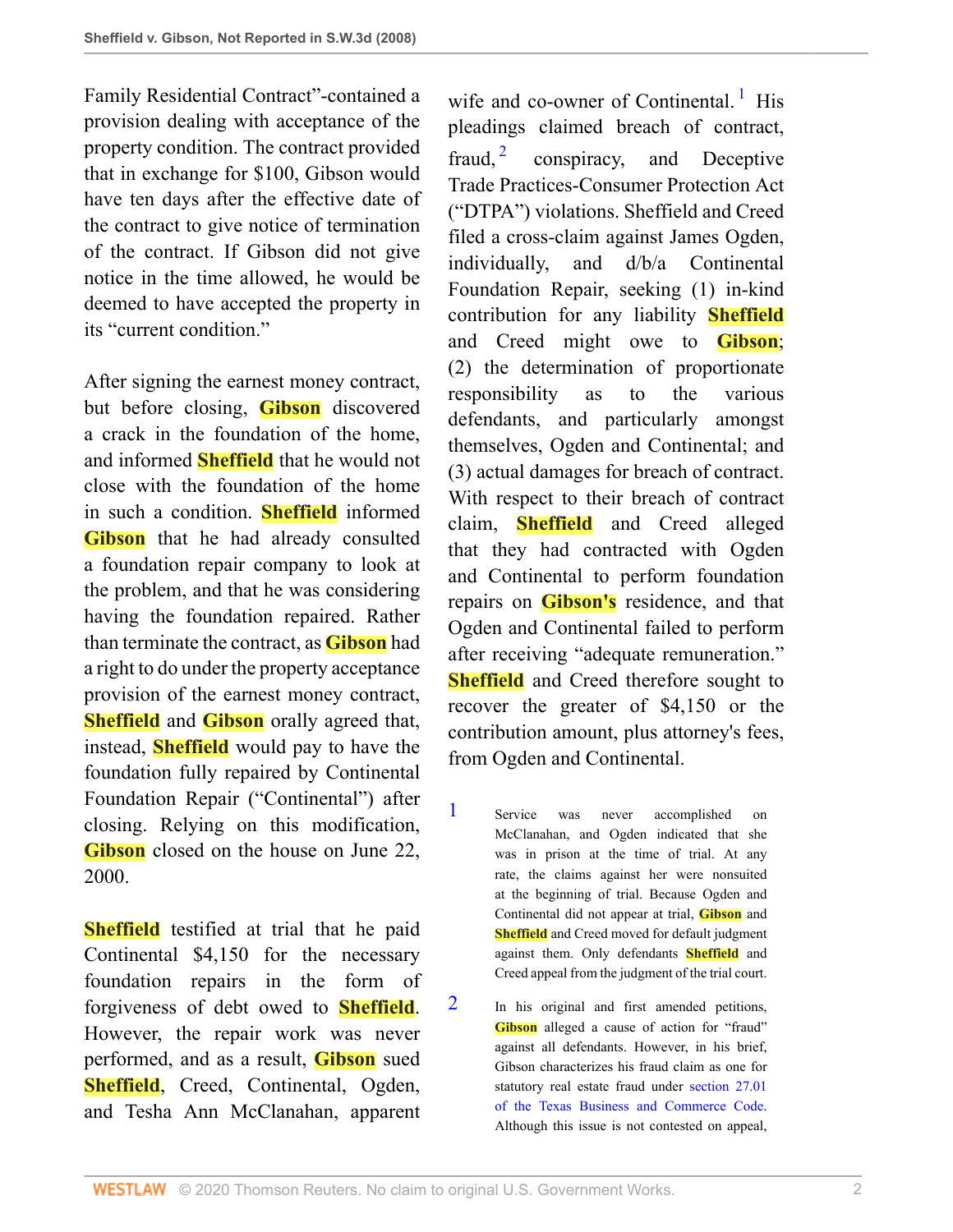we note that Gibson's pleadings support causes of action for common-law fraud and statutory real estate fraud under [Texas Business and Commerce](http://www.westlaw.com/Link/Document/FullText?findType=L&pubNum=1000168&cite=TXBCS27.01&originatingDoc=I5f17a3c6ca8811dc8dba9deb08599717&refType=LQ&originationContext=document&vr=3.0&rs=cblt1.0&transitionType=DocumentItem&contextData=(sc.Search)) [Code § 27.01](http://www.westlaw.com/Link/Document/FullText?findType=L&pubNum=1000168&cite=TXBCS27.01&originatingDoc=I5f17a3c6ca8811dc8dba9deb08599717&refType=LQ&originationContext=document&vr=3.0&rs=cblt1.0&transitionType=DocumentItem&contextData=(sc.Search)).

**\*2** Ogden and Continental failed to appear at trial, and **Gibson**, **Sheffield** and Creed tried the case to the bench. In support of their defense and their crossclaim, **Sheffield** and Creed presented, among other things, a letter from Ogden, on behalf of Continental, to **Gibson**, informing him that **Sheffield** had "paid the amount of \$4150.00 to complete the work" at **Gibson's** home. **Sheffield** testified that this payment was in the form of forgiveness of debt owed to him by Ogden and Continental. The trial court found in favor of Gibson, and awarded him actual damages, exemplary damages, attorney's fees, pre- and postjudgment interest, and costs from all defendants, jointly and severally. The trial court further found in favor of Sheffield and Creed on their cross-claim, and awarded them actual damages, attorney's fees, and pre- and post-judgment interest from Ogden and Continental, jointly and severally. The trial court did not file any findings of fact and conclusions of law. This appeal followed.

# **Analysis of Sheffield's and Creed's Issues**

On appeal, Sheffield and Creed raise four issues: 1) whether the agreement to pay for the foundation repair was barred by the statute of frauds or the parol evidence rule; 2) whether the court erred in holding Sheffield individually liable; 3) whether the court erred in awarding exemplary damages; and 4) whether reversal is required because the trial court waited eleven months to issue a final judgment.

# **I. Consideration of agreement not barred by the statute of frauds or the parol evidence rule.**

Whether the statute of frauds applies is a question of law, which we review de novo. *See [Bratcher v. Dozier,](http://www.westlaw.com/Link/Document/FullText?findType=Y&serNum=1961128800&pubNum=713&originatingDoc=I5f17a3c6ca8811dc8dba9deb08599717&refType=RP&fi=co_pp_sp_713_796&originationContext=document&vr=3.0&rs=cblt1.0&transitionType=DocumentItem&contextData=(sc.Search)#co_pp_sp_713_796)* 162 Tex. 319, 346 [S.W.2d 795, 796 \(1961\)](http://www.westlaw.com/Link/Document/FullText?findType=Y&serNum=1961128800&pubNum=713&originatingDoc=I5f17a3c6ca8811dc8dba9deb08599717&refType=RP&fi=co_pp_sp_713_796&originationContext=document&vr=3.0&rs=cblt1.0&transitionType=DocumentItem&contextData=(sc.Search)#co_pp_sp_713_796). Since the parol evidence rule is a rule of substantive law, its application also is reviewed de novo. *[Baroid Equip., Inc. v. Odeco Drilling,](http://www.westlaw.com/Link/Document/FullText?findType=Y&serNum=2007521362&pubNum=4644&originatingDoc=I5f17a3c6ca8811dc8dba9deb08599717&refType=RP&fi=co_pp_sp_4644_13&originationContext=document&vr=3.0&rs=cblt1.0&transitionType=DocumentItem&contextData=(sc.Search)#co_pp_sp_4644_13) Inc.,* [184 S.W.3d 1, 13](http://www.westlaw.com/Link/Document/FullText?findType=Y&serNum=2007521362&pubNum=4644&originatingDoc=I5f17a3c6ca8811dc8dba9deb08599717&refType=RP&fi=co_pp_sp_4644_13&originationContext=document&vr=3.0&rs=cblt1.0&transitionType=DocumentItem&contextData=(sc.Search)#co_pp_sp_4644_13) (Tex.App.-Houston [1st Dist.] 2005, pet. denied).

# **A. Assuming the statute of frauds applies, an exception allowed the trial court to consider the agreement.**

The statute of frauds requires that certain types of promises or agreements, or memorandums of those promises or agreements, be in writing and signed by the party to be charged. *See* [TEX. BUS. &](http://www.westlaw.com/Link/Document/FullText?findType=L&pubNum=1000168&cite=TXBCS26.01&originatingDoc=I5f17a3c6ca8811dc8dba9deb08599717&refType=LQ&originationContext=document&vr=3.0&rs=cblt1.0&transitionType=DocumentItem&contextData=(sc.Search)) [COM.CODE § 26.01.](http://www.westlaw.com/Link/Document/FullText?findType=L&pubNum=1000168&cite=TXBCS26.01&originatingDoc=I5f17a3c6ca8811dc8dba9deb08599717&refType=LQ&originationContext=document&vr=3.0&rs=cblt1.0&transitionType=DocumentItem&contextData=(sc.Search)) However, this is not to say that subsequent oral modifications of contracts required by the statute of frauds to be in writing must themselves be in writing. *See [Garcia v. Karam,](http://www.westlaw.com/Link/Document/FullText?findType=Y&serNum=1955102203&pubNum=713&originatingDoc=I5f17a3c6ca8811dc8dba9deb08599717&refType=RP&fi=co_pp_sp_713_257&originationContext=document&vr=3.0&rs=cblt1.0&transitionType=DocumentItem&contextData=(sc.Search)#co_pp_sp_713_257)* 276 [S.W.2d 255, 257 \(Tex.1955\).](http://www.westlaw.com/Link/Document/FullText?findType=Y&serNum=1955102203&pubNum=713&originatingDoc=I5f17a3c6ca8811dc8dba9deb08599717&refType=RP&fi=co_pp_sp_713_257&originationContext=document&vr=3.0&rs=cblt1.0&transitionType=DocumentItem&contextData=(sc.Search)#co_pp_sp_713_257) If neither the portion of the written contract affected by the subsequent modification nor the matter encompassed by the modification itself is required by the statute of frauds to be in writing, then courts will allow oral modification of a contract required by the statute of frauds to be in writing. *See id.*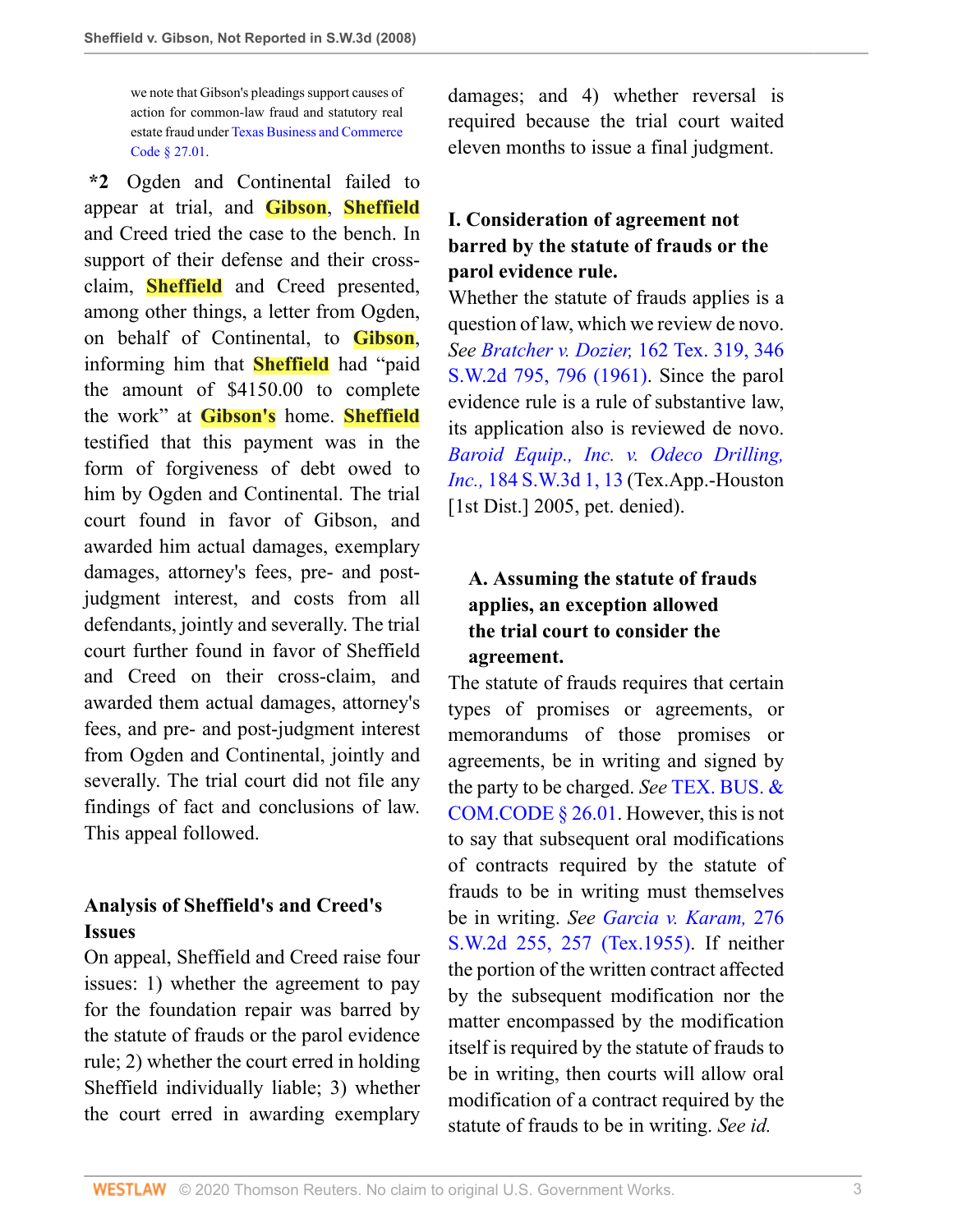The parties correctly state that the statute of frauds applies to contracts for the sale of real estate. *See* [TEX. BUS.](http://www.westlaw.com/Link/Document/FullText?findType=L&pubNum=1000168&cite=TXBCS26.01&originatingDoc=I5f17a3c6ca8811dc8dba9deb08599717&refType=LQ&originationContext=document&vr=3.0&rs=cblt1.0&transitionType=DocumentItem&contextData=(sc.Search))  $&$  COM.CODE  $\frac{8}{9}$  26.01(b)(4). Sheffield and Creed contend that subsequent oral modifications to a contract for the sale of real estate are barred by the statute of frauds when that contract covers the entire agreement between the parties. However, we find that our resolution of the present appeal does not require us to address this issue. Even assuming the statute of frauds would apply to bar evidence of the oral modification of the sales agreement, an exception precludes its operation in this case. When one party fully performs a contract, the statute of frauds may be unavailable to the second party if he knowingly accepts the benefits and partly performs. *Callahan v. Walsh,* [49 S.W.2d 945, 948](http://www.westlaw.com/Link/Document/FullText?findType=Y&serNum=1932124551&pubNum=713&originatingDoc=I5f17a3c6ca8811dc8dba9deb08599717&refType=RP&fi=co_pp_sp_713_948&originationContext=document&vr=3.0&rs=cblt1.0&transitionType=DocumentItem&contextData=(sc.Search)#co_pp_sp_713_948) [\(Tex.Civ.App.-San Antonio 1932, writ](http://www.westlaw.com/Link/Document/FullText?findType=Y&serNum=1932124551&pubNum=713&originatingDoc=I5f17a3c6ca8811dc8dba9deb08599717&refType=RP&fi=co_pp_sp_713_948&originationContext=document&vr=3.0&rs=cblt1.0&transitionType=DocumentItem&contextData=(sc.Search)#co_pp_sp_713_948) [ref'd\)](http://www.westlaw.com/Link/Document/FullText?findType=Y&serNum=1932124551&pubNum=713&originatingDoc=I5f17a3c6ca8811dc8dba9deb08599717&refType=RP&fi=co_pp_sp_713_948&originationContext=document&vr=3.0&rs=cblt1.0&transitionType=DocumentItem&contextData=(sc.Search)#co_pp_sp_713_948) (citing *[Texas Co. v. Burkett,](http://www.westlaw.com/Link/Document/FullText?findType=Y&serNum=1927103476&pubNum=712&originatingDoc=I5f17a3c6ca8811dc8dba9deb08599717&refType=RP&fi=co_pp_sp_712_278&originationContext=document&vr=3.0&rs=cblt1.0&transitionType=DocumentItem&contextData=(sc.Search)#co_pp_sp_712_278)* 117 [Tex. 16, 296 S.W. 273, 278 \(1927\)](http://www.westlaw.com/Link/Document/FullText?findType=Y&serNum=1927103476&pubNum=712&originatingDoc=I5f17a3c6ca8811dc8dba9deb08599717&refType=RP&fi=co_pp_sp_712_278&originationContext=document&vr=3.0&rs=cblt1.0&transitionType=DocumentItem&contextData=(sc.Search)#co_pp_sp_712_278); *[Matthewson v. Fluhman,](http://www.westlaw.com/Link/Document/FullText?findType=Y&serNum=1931130300&pubNum=713&originatingDoc=I5f17a3c6ca8811dc8dba9deb08599717&refType=RP&fi=co_pp_sp_713_206&originationContext=document&vr=3.0&rs=cblt1.0&transitionType=DocumentItem&contextData=(sc.Search)#co_pp_sp_713_206)* 41 S.W.2d 204, [206 \(Tex. Comm'n App.1931\)\)](http://www.westlaw.com/Link/Document/FullText?findType=Y&serNum=1931130300&pubNum=713&originatingDoc=I5f17a3c6ca8811dc8dba9deb08599717&refType=RP&fi=co_pp_sp_713_206&originationContext=document&vr=3.0&rs=cblt1.0&transitionType=DocumentItem&contextData=(sc.Search)#co_pp_sp_713_206); *see also [Estate of Kaiser v. Gifford,](http://www.westlaw.com/Link/Document/FullText?findType=Y&serNum=1985135044&pubNum=713&originatingDoc=I5f17a3c6ca8811dc8dba9deb08599717&refType=RP&fi=co_pp_sp_713_526&originationContext=document&vr=3.0&rs=cblt1.0&transitionType=DocumentItem&contextData=(sc.Search)#co_pp_sp_713_526)* 692 S.W.2d [525, 526 \(Tex.App.-Houston \[1st Dist.\]](http://www.westlaw.com/Link/Document/FullText?findType=Y&serNum=1985135044&pubNum=713&originatingDoc=I5f17a3c6ca8811dc8dba9deb08599717&refType=RP&fi=co_pp_sp_713_526&originationContext=document&vr=3.0&rs=cblt1.0&transitionType=DocumentItem&contextData=(sc.Search)#co_pp_sp_713_526) [1985, writ ref'd n.r.e.\)](http://www.westlaw.com/Link/Document/FullText?findType=Y&serNum=1985135044&pubNum=713&originatingDoc=I5f17a3c6ca8811dc8dba9deb08599717&refType=RP&fi=co_pp_sp_713_526&originationContext=document&vr=3.0&rs=cblt1.0&transitionType=DocumentItem&contextData=(sc.Search)#co_pp_sp_713_526); *[Carmack v.](http://www.westlaw.com/Link/Document/FullText?findType=Y&serNum=1986100180&pubNum=713&originatingDoc=I5f17a3c6ca8811dc8dba9deb08599717&refType=RP&originationContext=document&vr=3.0&rs=cblt1.0&transitionType=DocumentItem&contextData=(sc.Search)) [Beltway Development Co.,](http://www.westlaw.com/Link/Document/FullText?findType=Y&serNum=1986100180&pubNum=713&originatingDoc=I5f17a3c6ca8811dc8dba9deb08599717&refType=RP&originationContext=document&vr=3.0&rs=cblt1.0&transitionType=DocumentItem&contextData=(sc.Search))* 701 S.W.2d [37 \(Tex.App.-Dallas 1985, no writ\);](http://www.westlaw.com/Link/Document/FullText?findType=Y&serNum=1986100180&pubNum=713&originatingDoc=I5f17a3c6ca8811dc8dba9deb08599717&refType=RP&originationContext=document&vr=3.0&rs=cblt1.0&transitionType=DocumentItem&contextData=(sc.Search)) *[Le](http://www.westlaw.com/Link/Document/FullText?findType=Y&serNum=1946116977&pubNum=713&originatingDoc=I5f17a3c6ca8811dc8dba9deb08599717&refType=RP&fi=co_pp_sp_713_731&originationContext=document&vr=3.0&rs=cblt1.0&transitionType=DocumentItem&contextData=(sc.Search)#co_pp_sp_713_731) Sage v. Dunaway,* [195 S.W.2d 729, 731](http://www.westlaw.com/Link/Document/FullText?findType=Y&serNum=1946116977&pubNum=713&originatingDoc=I5f17a3c6ca8811dc8dba9deb08599717&refType=RP&fi=co_pp_sp_713_731&originationContext=document&vr=3.0&rs=cblt1.0&transitionType=DocumentItem&contextData=(sc.Search)#co_pp_sp_713_731) [\(Tex.Civ.App.-Waco 1946, no writ\)](http://www.westlaw.com/Link/Document/FullText?findType=Y&serNum=1946116977&pubNum=713&originatingDoc=I5f17a3c6ca8811dc8dba9deb08599717&refType=RP&fi=co_pp_sp_713_731&originationContext=document&vr=3.0&rs=cblt1.0&transitionType=DocumentItem&contextData=(sc.Search)#co_pp_sp_713_731). The second party's effectual repudiation of the contract and refusal to complete performance thereunder would amount to a fraud, which the courts will not sanction. *Callahan,* 49 S.W. at 948.

**\*3** There is sufficient evidence from which the trial court could have found that Gibson fully performed his end of the agreement by closing before any of the repair work had been completed, and that Sheffield and Creed accepted that benefit and partially performed by tendering the forgiveness of debt in the amount of \$4,150 in order to have foundation work performed. However, it is undisputed that Sheffield and Creed never fully performed their end of the bargain, i.e., paid to have the foundation fully repaired by Continental. Therefore, it would be a fraud to allow Sheffield and Creed to raise the statute of frauds as a defense now.

### **B. The parol evidence rule does not bar evidence of modification.**

Sheffield and Creed also argue that the parol evidence rule bars evidence of the oral modification. However, "[t]he parol evidence rule excludes only prior and contemporaneous negotiations. It does not apply to subsequent agreements entered into by the parties." *[Garcia,](http://www.westlaw.com/Link/Document/FullText?findType=Y&serNum=1955102203&pubNum=713&originatingDoc=I5f17a3c6ca8811dc8dba9deb08599717&refType=RP&fi=co_pp_sp_713_258&originationContext=document&vr=3.0&rs=cblt1.0&transitionType=DocumentItem&contextData=(sc.Search)#co_pp_sp_713_258)* 276 [S.W.2d at 258;](http://www.westlaw.com/Link/Document/FullText?findType=Y&serNum=1955102203&pubNum=713&originatingDoc=I5f17a3c6ca8811dc8dba9deb08599717&refType=RP&fi=co_pp_sp_713_258&originationContext=document&vr=3.0&rs=cblt1.0&transitionType=DocumentItem&contextData=(sc.Search)#co_pp_sp_713_258) *see also [Mortgage Co.](http://www.westlaw.com/Link/Document/FullText?findType=Y&serNum=1971130613&pubNum=713&originatingDoc=I5f17a3c6ca8811dc8dba9deb08599717&refType=RP&fi=co_pp_sp_713_871&originationContext=document&vr=3.0&rs=cblt1.0&transitionType=DocumentItem&contextData=(sc.Search)#co_pp_sp_713_871) of Am. v. McCord,* [466 S.W.2d 868, 871](http://www.westlaw.com/Link/Document/FullText?findType=Y&serNum=1971130613&pubNum=713&originatingDoc=I5f17a3c6ca8811dc8dba9deb08599717&refType=RP&fi=co_pp_sp_713_871&originationContext=document&vr=3.0&rs=cblt1.0&transitionType=DocumentItem&contextData=(sc.Search)#co_pp_sp_713_871) [\(Tex.Civ.App.-Houston \[14th Dist.\] 1971,](http://www.westlaw.com/Link/Document/FullText?findType=Y&serNum=1971130613&pubNum=713&originatingDoc=I5f17a3c6ca8811dc8dba9deb08599717&refType=RP&fi=co_pp_sp_713_871&originationContext=document&vr=3.0&rs=cblt1.0&transitionType=DocumentItem&contextData=(sc.Search)#co_pp_sp_713_871) [writ ref'd n.r.e.\)](http://www.westlaw.com/Link/Document/FullText?findType=Y&serNum=1971130613&pubNum=713&originatingDoc=I5f17a3c6ca8811dc8dba9deb08599717&refType=RP&fi=co_pp_sp_713_871&originationContext=document&vr=3.0&rs=cblt1.0&transitionType=DocumentItem&contextData=(sc.Search)#co_pp_sp_713_871) ("Extrinsic evidence may always be offered to show a new agreement or that an existing written contract has been changed, waived, or abrogated in whole or in part.").

The agreement to repair the foundation was made after the original earnest money contract was signed, during the period before closing. The modification was therefore subsequent to the written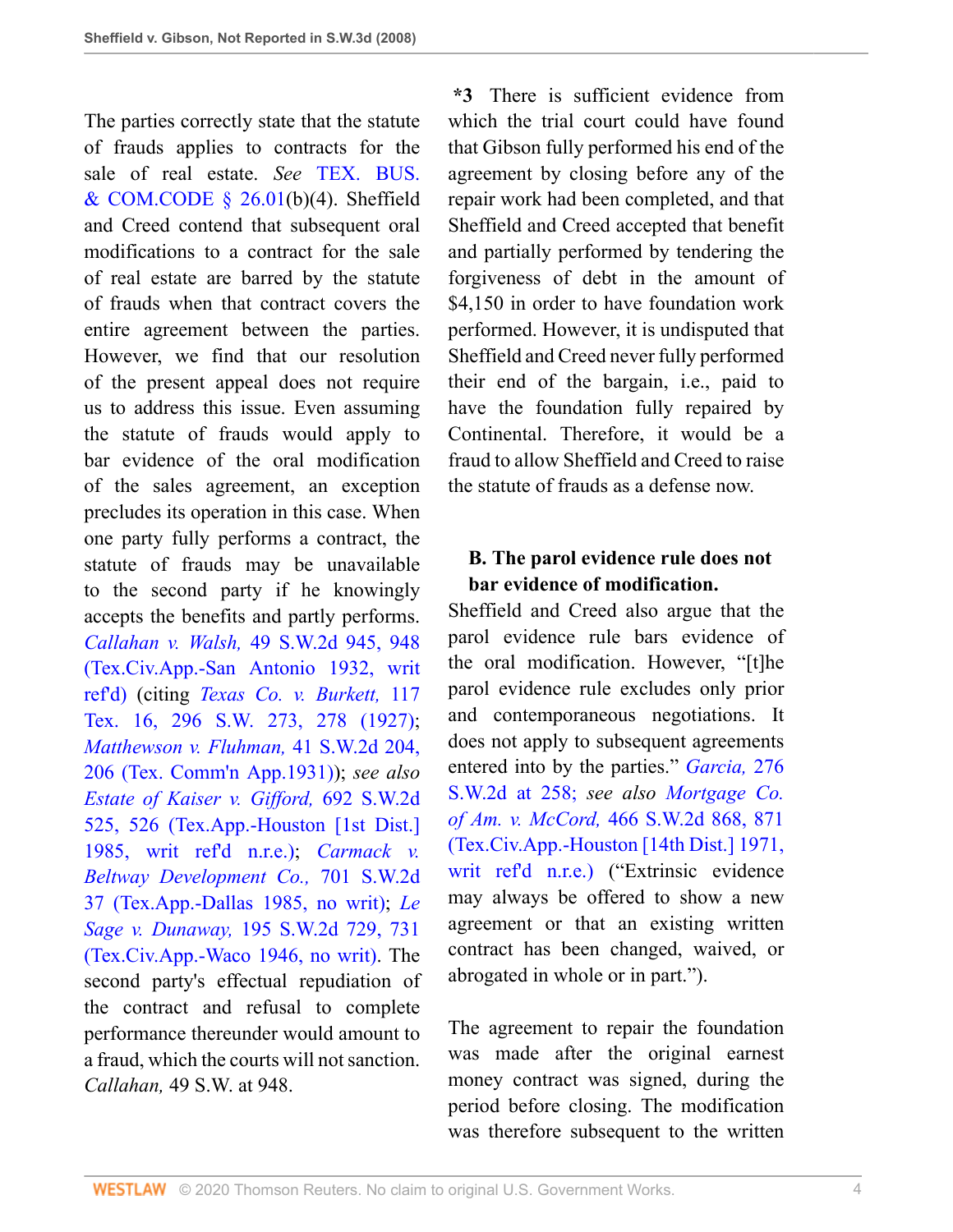agreement, and is not barred by the parol evidence rule.

Thus, we hold that the court did not err under either the statute of frauds or the parol evidence rule in considering the oral modification. We therefore overrule Sheffield's and Creed's first issue.

# **II. No error in holding Sheffield individually liable.**

In their second issue, Sheffield and Creed argue that the trial court erred in holding Sheffield individually liable, because there was no evidence to support a finding of "actual fraud" necessary to pierce the corporate veil. They argue that because the trial court "found" that Sheffield and Creed should be reimbursed for the money paid to Continental for the foundation repair, a finding that payment was actually made is implied, and there can be no finding of fraud on the part of Sheffield. We disagree.

Although Sheffield and Creed argue repeatedly that the trial court found that they were entitled to reimbursement for the \$4,150 forgiveness of debt that was made to Ogden and Continental, the trial court made no findings of fact or conclusions of law. However, the trial court did award Sheffield and Creed actual damages in the amount of \$4,150, attorney's fees, and pre- and post-judgment interest against Ogden and Continental. Our examination of the record leads us to conclude that there is sufficient evidence to support an implied finding by the trial court that Sheffield

and Creed tendered forgiveness of the \$4,150 debt owed to them as payment for the foundation repair work to be done by Continental. With this in mind, we now turn to our analysis of this issue.

**\*4** Contrary to Sheffield's and Creed's arguments, piercing the corporate veil is not the only theory under which Sheffield could be held individually liable. In Texas, agents are personally liable for their own torts. *[Miller v. Keyser,](http://www.westlaw.com/Link/Document/FullText?findType=Y&serNum=2002704845&pubNum=4644&originatingDoc=I5f17a3c6ca8811dc8dba9deb08599717&refType=RP&fi=co_pp_sp_4644_718&originationContext=document&vr=3.0&rs=cblt1.0&transitionType=DocumentItem&contextData=(sc.Search)#co_pp_sp_4644_718)* 90 S.W.3d [712, 718 \(Tex.2002\)](http://www.westlaw.com/Link/Document/FullText?findType=Y&serNum=2002704845&pubNum=4644&originatingDoc=I5f17a3c6ca8811dc8dba9deb08599717&refType=RP&fi=co_pp_sp_4644_718&originationContext=document&vr=3.0&rs=cblt1.0&transitionType=DocumentItem&contextData=(sc.Search)#co_pp_sp_4644_718); *see also [Holberg v.](http://www.westlaw.com/Link/Document/FullText?findType=Y&serNum=1994131706&pubNum=713&originatingDoc=I5f17a3c6ca8811dc8dba9deb08599717&refType=RP&fi=co_pp_sp_713_360&originationContext=document&vr=3.0&rs=cblt1.0&transitionType=DocumentItem&contextData=(sc.Search)#co_pp_sp_713_360) Teal Constr. Co.,* [879 S.W.2d 358, 360](http://www.westlaw.com/Link/Document/FullText?findType=Y&serNum=1994131706&pubNum=713&originatingDoc=I5f17a3c6ca8811dc8dba9deb08599717&refType=RP&fi=co_pp_sp_713_360&originationContext=document&vr=3.0&rs=cblt1.0&transitionType=DocumentItem&contextData=(sc.Search)#co_pp_sp_713_360) [\(Tex.App.-Houston \[14th Dist.\] 1994, no](http://www.westlaw.com/Link/Document/FullText?findType=Y&serNum=1994131706&pubNum=713&originatingDoc=I5f17a3c6ca8811dc8dba9deb08599717&refType=RP&fi=co_pp_sp_713_360&originationContext=document&vr=3.0&rs=cblt1.0&transitionType=DocumentItem&contextData=(sc.Search)#co_pp_sp_713_360) [writ\)](http://www.westlaw.com/Link/Document/FullText?findType=Y&serNum=1994131706&pubNum=713&originatingDoc=I5f17a3c6ca8811dc8dba9deb08599717&refType=RP&fi=co_pp_sp_713_360&originationContext=document&vr=3.0&rs=cblt1.0&transitionType=DocumentItem&contextData=(sc.Search)#co_pp_sp_713_360) ("It has long been the rule in Texas that corporate agents are individually liable for fraudulent or tortious acts committed while in the service of their corporation."). Therefore, Sheffield can be held liable in his individual capacity without corporate veil piercing if he is personally liable for any fraudulent or tortious acts-even those committed while acting for Creed. *See Holberg,* [879 S.W.2d](http://www.westlaw.com/Link/Document/FullText?findType=Y&serNum=1994131706&pubNum=713&originatingDoc=I5f17a3c6ca8811dc8dba9deb08599717&refType=RP&fi=co_pp_sp_713_359&originationContext=document&vr=3.0&rs=cblt1.0&transitionType=DocumentItem&contextData=(sc.Search)#co_pp_sp_713_359) [at 359-60](http://www.westlaw.com/Link/Document/FullText?findType=Y&serNum=1994131706&pubNum=713&originatingDoc=I5f17a3c6ca8811dc8dba9deb08599717&refType=RP&fi=co_pp_sp_713_359&originationContext=document&vr=3.0&rs=cblt1.0&transitionType=DocumentItem&contextData=(sc.Search)#co_pp_sp_713_359).

**Gibson's** pleadings support causes of action for common-law and statutory real estate fraud against **Sheffield** in his individual capacity. A cause of action for common-law fraud requires (1) a material misrepresentation; (2) which was false; and (3) which was either known to be false when made or was asserted without knowledge of its truth; (4) which was intended to be acted upon; (5) which was relied upon; and (6) which caused injury. *[Formosa Plastics Corp. USA v. Presidio](http://www.westlaw.com/Link/Document/FullText?findType=Y&serNum=1998036782&pubNum=713&originatingDoc=I5f17a3c6ca8811dc8dba9deb08599717&refType=RP&fi=co_pp_sp_713_47&originationContext=document&vr=3.0&rs=cblt1.0&transitionType=DocumentItem&contextData=(sc.Search)#co_pp_sp_713_47) [Eng'rs & Contractors, Inc.,](http://www.westlaw.com/Link/Document/FullText?findType=Y&serNum=1998036782&pubNum=713&originatingDoc=I5f17a3c6ca8811dc8dba9deb08599717&refType=RP&fi=co_pp_sp_713_47&originationContext=document&vr=3.0&rs=cblt1.0&transitionType=DocumentItem&contextData=(sc.Search)#co_pp_sp_713_47)* 960 S.W.2d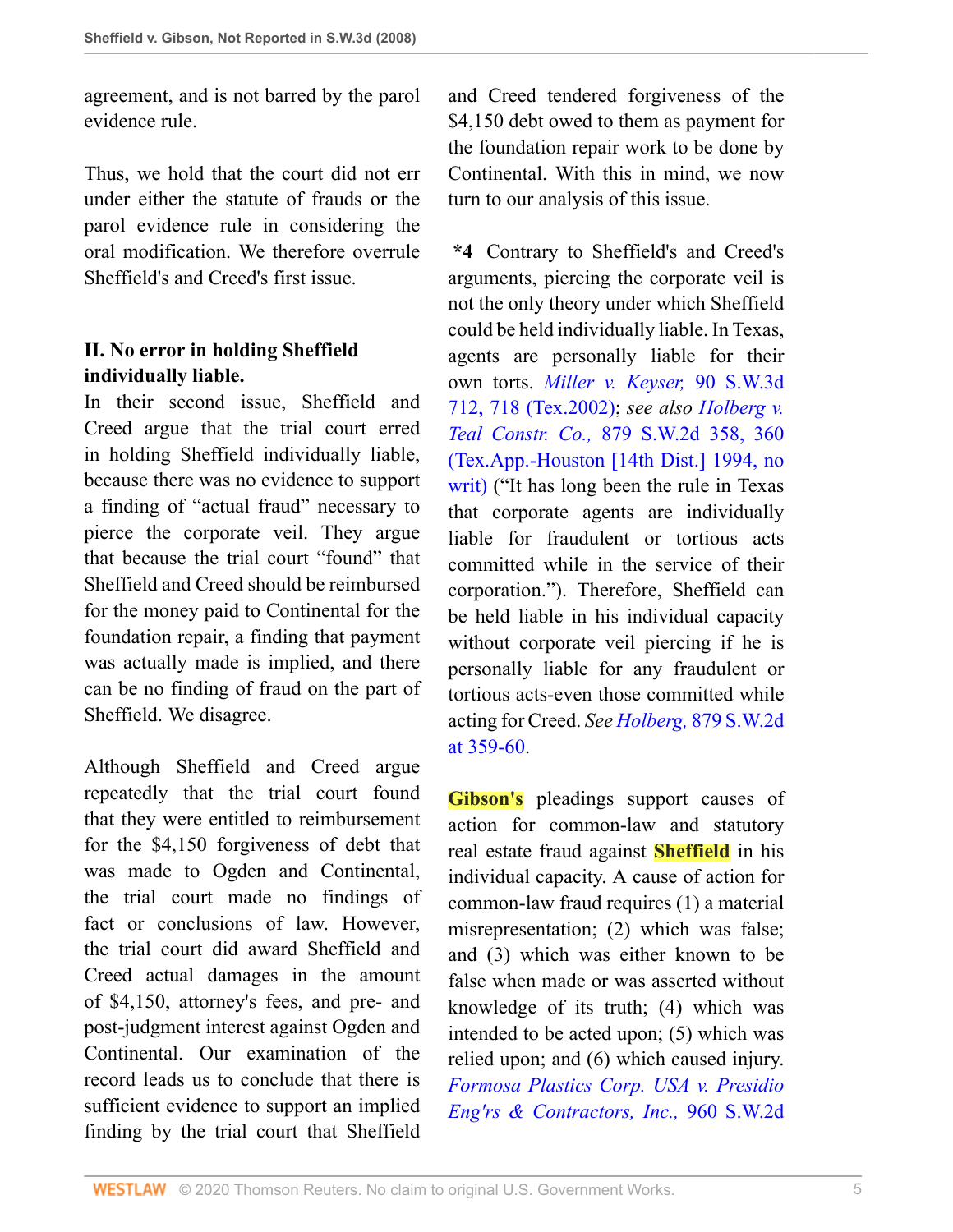[41, 47 \(Tex .1998\).](http://www.westlaw.com/Link/Document/FullText?findType=Y&serNum=1998036782&pubNum=713&originatingDoc=I5f17a3c6ca8811dc8dba9deb08599717&refType=RP&fi=co_pp_sp_713_47&originationContext=document&vr=3.0&rs=cblt1.0&transitionType=DocumentItem&contextData=(sc.Search)#co_pp_sp_713_47) Similarly, under the Business and Commerce Code, a cause of action for statutory real estate fraud requires a false promise to do an act, when the false promise is (1) material; (2) made with the intention of not fulfilling it; (3) made to a person for the purpose of inducing that person to enter into a contract; and (4) relied on by that person in entering into the contract. [TEX. BUS.](http://www.westlaw.com/Link/Document/FullText?findType=L&pubNum=1000168&cite=TXBCS27.01&originatingDoc=I5f17a3c6ca8811dc8dba9deb08599717&refType=LQ&originationContext=document&vr=3.0&rs=cblt1.0&transitionType=DocumentItem&contextData=(sc.Search)) [& COM.CODE § 27.01\(](http://www.westlaw.com/Link/Document/FullText?findType=L&pubNum=1000168&cite=TXBCS27.01&originatingDoc=I5f17a3c6ca8811dc8dba9deb08599717&refType=LQ&originationContext=document&vr=3.0&rs=cblt1.0&transitionType=DocumentItem&contextData=(sc.Search))a)(2).

Here, every element of **Gibson's** fraud causes of action is met. First, there was evidence that **Sheffield** represented that he would pay to have the foundation *fully* repaired, when, in fact, he only intended to pay for the cheaper, inadequate \$4,150 repair. Ogden's deposition testimony indicates that before Sheffield entered into the modification agreement, Ogden had completed two proposals for foundation repairs on the Beach City home-one involving 25 exterior piers and 12 interior piers to support the home's foundation, and the second, involving only 20 exterior piers. Ogden's deposition testimony further indicates that Sheffield opted for the second, less-expensive proposal, as he was interested in doing the job "as cheaply as possible."

Second, evidence in the record shows that before he entered into the modification agreement, Sheffield knew this second proposal would not fully repair the foundation of the home. Ogden's deposition testimony reveals that first proposal constituted the appropriate way to repair the problems with the foundation of the home, that he recommended only the first proposal to Sheffield, that he did not recommend the second proposal. In fact, Ogden testified that attempting foundation repairs on the home without the inclusion of interior piers would actually result in the foundation problems worsening over time. Ogden's deposition testimony further suggests that Sheffield knew about both proposals before the agreement was modified, and that he chose the second approach simply because it was the cheaper one.

**\*5** Finally, the record demonstrates that **Gibson** relied on **Sheffield's** representation when he purchased the home, and this representation damaged **Gibson** by causing him to purchase a home with foundation problems that will cost, by one estimate, \$13,813 to repair. At trial, **Gibson** testified that he relied upon **Sheffield** to pay to have the foundation fully repaired by Continental, and that he would not have purchased the home had **Sheffield** not made this representation. Therefore, **Gibson** sufficiently alleged and proved causes of action for commonlaw and statutory real estate fraud against **Sheffield** in his individual capacity. *See Formosa,* [960 S.W.2d at 47;](http://www.westlaw.com/Link/Document/FullText?findType=Y&serNum=1998036782&pubNum=713&originatingDoc=I5f17a3c6ca8811dc8dba9deb08599717&refType=RP&fi=co_pp_sp_713_47&originationContext=document&vr=3.0&rs=cblt1.0&transitionType=DocumentItem&contextData=(sc.Search)#co_pp_sp_713_47) [TEX. BUS.](http://www.westlaw.com/Link/Document/FullText?findType=L&pubNum=1000168&cite=TXBCS27.01&originatingDoc=I5f17a3c6ca8811dc8dba9deb08599717&refType=LQ&originationContext=document&vr=3.0&rs=cblt1.0&transitionType=DocumentItem&contextData=(sc.Search)) & COM.CODE  $\S$  27.01(a)(2). Thus, the trial court did not err in holding **Sheffield** individually liable.

Moreover, **Gibson** also asserted claims for DTPA violations for which **Sheffield** could be held individually liable. *See Miller,* [90 S.W.3d at 715-16.](http://www.westlaw.com/Link/Document/FullText?findType=Y&serNum=2002704845&pubNum=4644&originatingDoc=I5f17a3c6ca8811dc8dba9deb08599717&refType=RP&fi=co_pp_sp_4644_715&originationContext=document&vr=3.0&rs=cblt1.0&transitionType=DocumentItem&contextData=(sc.Search)#co_pp_sp_4644_715) While it is true that Sheffield could be held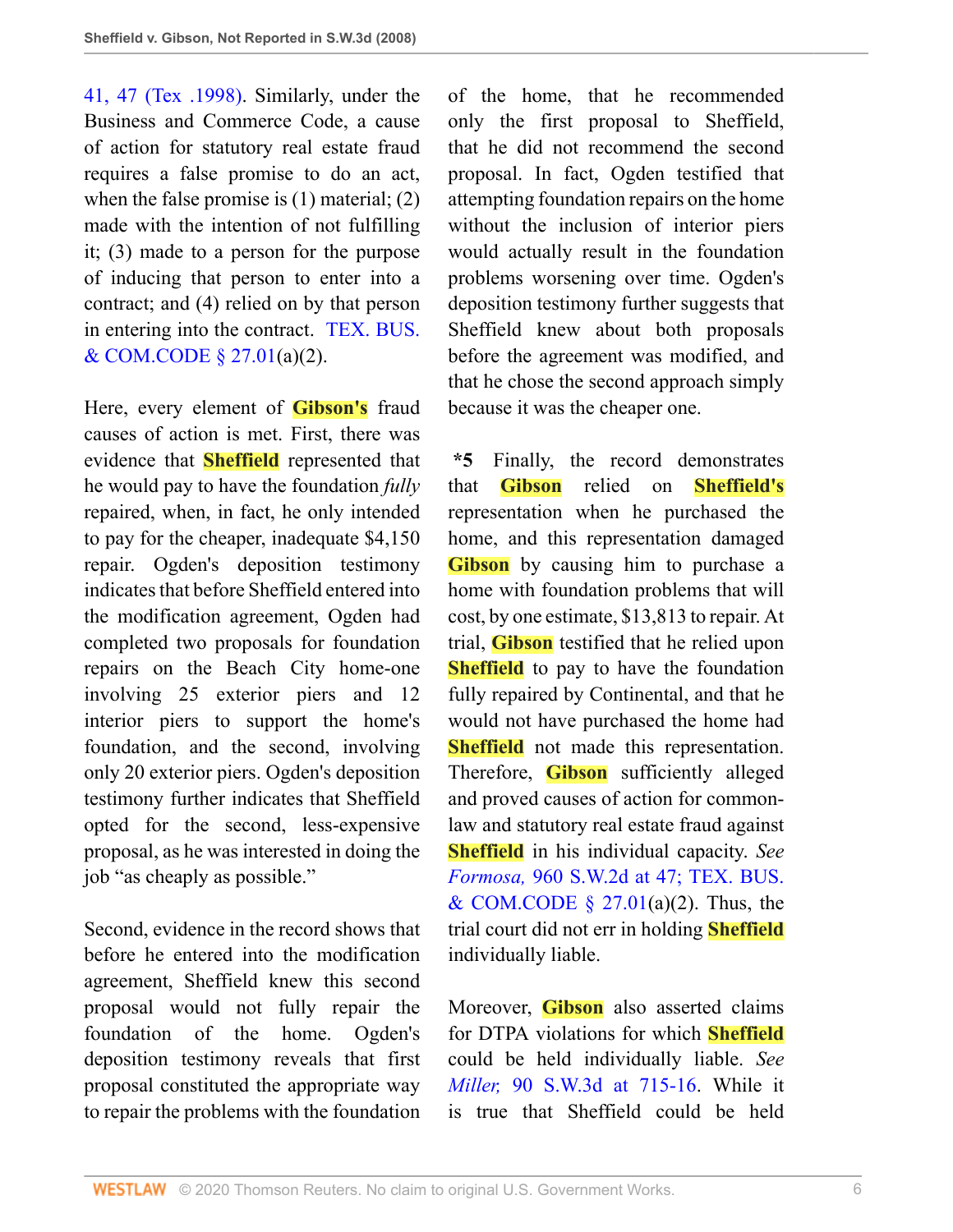individually liable under the DTPA even if he did not know that his representations were false or if he did not intend to deceive **Gibson**, to support the award of exemplary damages under the DTPA, **Gibson** was required to prove that **Sheffield** "knowingly" violated the statute. *See id.;* [TEX. BUS. &](http://www.westlaw.com/Link/Document/FullText?findType=L&pubNum=1000168&cite=TXBCS17.50&originatingDoc=I5f17a3c6ca8811dc8dba9deb08599717&refType=LQ&originationContext=document&vr=3.0&rs=cblt1.0&transitionType=DocumentItem&contextData=(sc.Search)) COM.CODE  $§$  17.50(b)(1). The same evidence in support of **Gibson's** fraud claims also supports the award of exemplary damages under the DTPA.

We therefore overrule **Sheffield's** and Creed's second issue.

#### **III. No error in awarding exemplary damages.**

In their third issue, Sheffield and Creed argue that the trial court "found" that Creed and Sheffield paid Continental \$4,150 to repair the foundation, and therefore there can be no finding against them of intentional fraud or a knowing DTPA violation justifying the award of exemplary damages because there could have been no intentional act or knowing violation given that the court also awarded damages to Sheffield and Creed from Continental, and that this case is merely a breach of contract action. Stated another way, Sheffield and Creed argue that the award of damages to them against Continental shows that the court decided the case as a breach of contract, rather than a tort case, and therefore exemplary damages are unavailable. This argument is similar to the one made in the second issue, and similarly lacks merit.

The award of damages to Sheffield and Creed from Continental does not preclude a finding of fraud. *See* [TEX. CIV. PRAC.](http://www.westlaw.com/Link/Document/FullText?findType=L&pubNum=1000170&cite=TXCPS41.003&originatingDoc=I5f17a3c6ca8811dc8dba9deb08599717&refType=LQ&originationContext=document&vr=3.0&rs=cblt1.0&transitionType=DocumentItem&contextData=(sc.Search))  $&$  REM.CODE  $\frac{1}{2}$  41.003(a). Sheffield's and Creed's argument presupposes that the only viable fraud claim would be one claiming that it was fraudulent for Sheffield and Creed to fail to have the foundation fully repaired. However, this is not true. As discussed above, the trial court did not find that Sheffield or Creed paid \$4,150 to Continental to repair the foundation. Rather, there is sufficient evidence to support an implied finding by the trial court that Sheffield and Creed tendered forgiveness of debt owed to Sheffield in the amount of \$4,150 as payment for the foundation repair, and that Sheffield still committed fraud by representing that he would pay to have the foundation fully repaired, when he intended all along to pay only for an inadequate repair. In no way does the award of the \$4,150 suggest that the trial court did not find that fraud was committed. When there are no findings of fact and conclusions of law filed by the trial court, we imply all findings supported by the evidence that support the trial court's judgment, and we do not imply findings contrary to the trial court's judgment. *See [Holt Atherton Indus., Inc.](http://www.westlaw.com/Link/Document/FullText?findType=Y&serNum=1992110723&pubNum=713&originatingDoc=I5f17a3c6ca8811dc8dba9deb08599717&refType=RP&fi=co_pp_sp_713_83&originationContext=document&vr=3.0&rs=cblt1.0&transitionType=DocumentItem&contextData=(sc.Search)#co_pp_sp_713_83) v. Heine,* [835 S.W.2d 80, 83 \(Tex .1992\).](http://www.westlaw.com/Link/Document/FullText?findType=Y&serNum=1992110723&pubNum=713&originatingDoc=I5f17a3c6ca8811dc8dba9deb08599717&refType=RP&fi=co_pp_sp_713_83&originationContext=document&vr=3.0&rs=cblt1.0&transitionType=DocumentItem&contextData=(sc.Search)#co_pp_sp_713_83)

**\*6** Sheffield and Creed cite two cases to support their position. They cite *[Dubow v. Dragon,](http://www.westlaw.com/Link/Document/FullText?findType=Y&serNum=1988045090&pubNum=713&originatingDoc=I5f17a3c6ca8811dc8dba9deb08599717&refType=RP&originationContext=document&vr=3.0&rs=cblt1.0&transitionType=DocumentItem&contextData=(sc.Search))* 746 S.W.2d 857 [\(Tex.App.-Dallas 1988, no writ\),](http://www.westlaw.com/Link/Document/FullText?findType=Y&serNum=1988045090&pubNum=713&originatingDoc=I5f17a3c6ca8811dc8dba9deb08599717&refType=RP&originationContext=document&vr=3.0&rs=cblt1.0&transitionType=DocumentItem&contextData=(sc.Search)) for the proposition that when a buyer discovers a property condition before